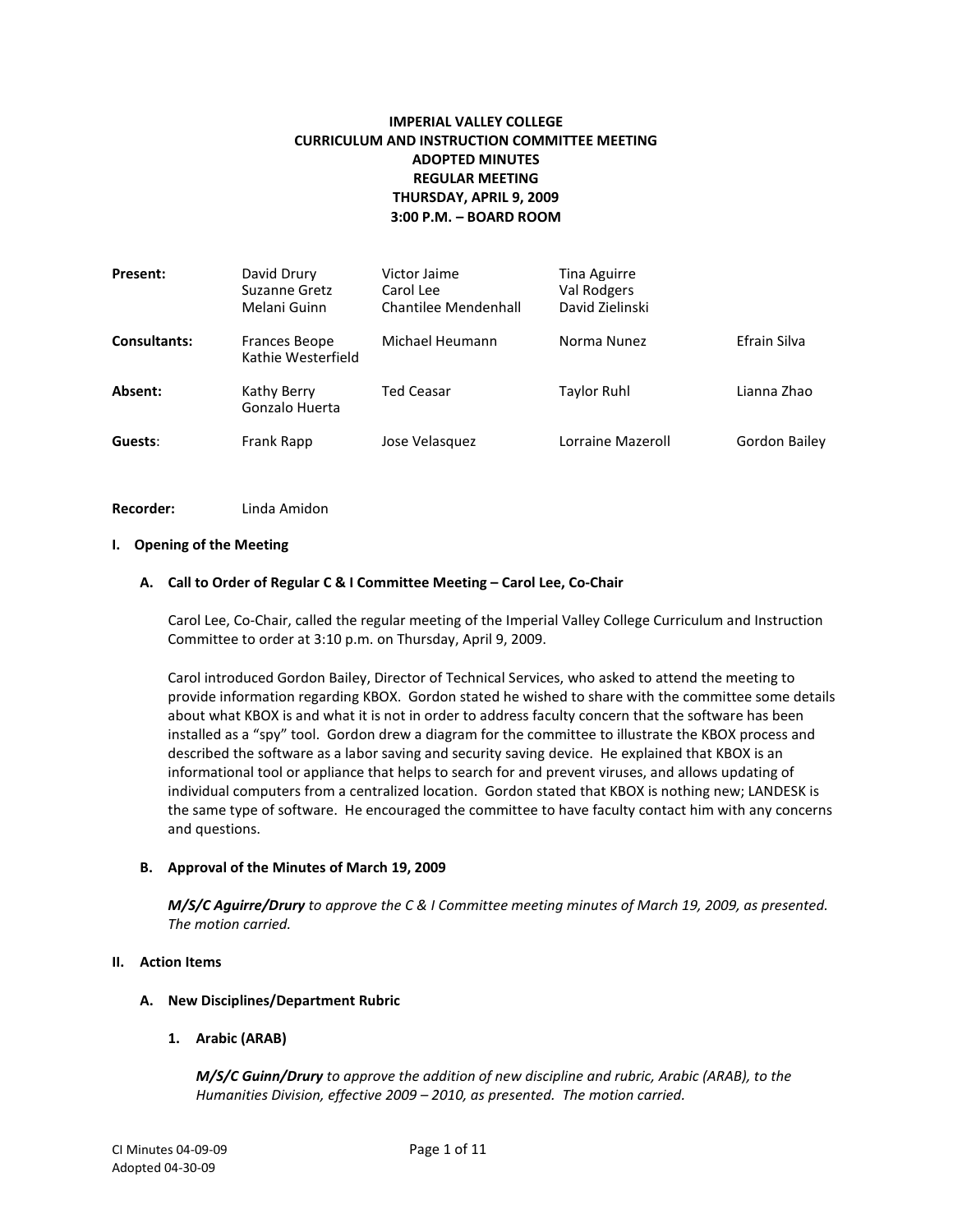## **B. Rescission of Committee Action**

#### **1. Rescission of Action Taken December 4, 2008: Approval of New FIRE Courses**

*M/S/C Aguirre/Drury to rescind the motion that authorized the addition of FIRE 108 – Fire and Emergency Services Safety/Survival (3.0), FIRE 220 – Public Education 1 (2.5), FIRE 222 – Fire Command 1C (2.5), FIRE 224 – Fire Prevention 1C (2.5), and FIRE 240 – Fire Instructor 2A (2.5), to the credit curriculum effective 2009 – 2010, due to the discovery of a unit variation that required renumbering of the whole program, which action was taken by the C & I Committee at its meeting of December 4, 2008 as follows:* 

"**M/S/C Aguirre/Zhao** to approve the addition of FIRE 108, FIRE 220, FIRE 222, FIRE 224 and FIRE 240, to the credit curriculum, effective 2009 – 2010, with corrections. The motion carried."

*The motion carried.* 

## **C. Credit Courses**

- **1. Deleted Courses**
	- **a. AG 101 – Survey of Agriculture in the Modern World (3.0)**

*M/S/C Aguirre/Drury to approve the deletion of AG 101 from the credit curriculum, effective 2009 - 2010, as presented. The motion carried.*

- **b. APEL 101 – Apprenticeship, Electrician I (4.0)**
- **c. APEL 102 – Apprenticeship, Electrician II (4.0)**
- **d. APEL 103 – Apprenticeship, Electrician III (4.0)**
- **e. APEL 104 – Apprenticeship, Electrician IV (4.0)**
- **f. APGN 101 – Apprenticeship, Generation Mechanic I (4.0)**
- **g. APGN 102 – Apprenticeship, Generation Mechanic II (4.0)**
- **h. APGN 103 – Apprenticeship, Generation Mechanic III (4.0)**
- **i. APGN 104 – Apprenticeship, Generation Mechanic IV (4.0)**
- **j. APLN 101 – Apprenticeship, Power Lineman I (4.0)**
- **k. APLN 102 – Apprenticeship, Power Lineman II (4.0)**
- **l. APLN 103 – Apprenticeship, Power Lineman III (4.0)**
- **m. APLN 104 – Apprenticeship, Power Lineman IV (4.0)**
- **n. APMT 101 – Apprenticeship, Meter Technician I (4.0)**
- **o. APMT 102 – Apprenticeship, Meter Technician II (4.0)**
- **p. APMT 103 – Apprenticeship, Meter Technician III (4.0)**
- **q. APMT 104 – Apprenticeship, Meter Technician IV (4.0)**
- **r. APRL 101 – Apprenticeship, Relays Technician I (4.0)**
- **s. APRL 102 – Apprenticeship, Relays Technician II (4.0)**
- **t. APRL 103 – Apprenticeship, Relays Technician III (4.0)**
- **U. APRL 104 – Apprenticeship, Relays Technician IV (4.0)**
- **v. APSB 101 – Apprenticeship, Substation-Electrician I (4.0)**
- **w. APSB 102 – Apprenticeship, Substation-Electrician II (4.0)**
- **x. APSB 103 – Apprenticeship, Substation-Electrician III (4.0)**
- **y. APSB 104 – Apprenticeship, Substation-Electrician IV (4.0)**
- **z. APSC 101 – Apprenticeship, SCADA/Telecommunications I (4.0)**
- **aa. APSC 102 – Apprenticeship, SCADA/Telecommunications II (4.0)**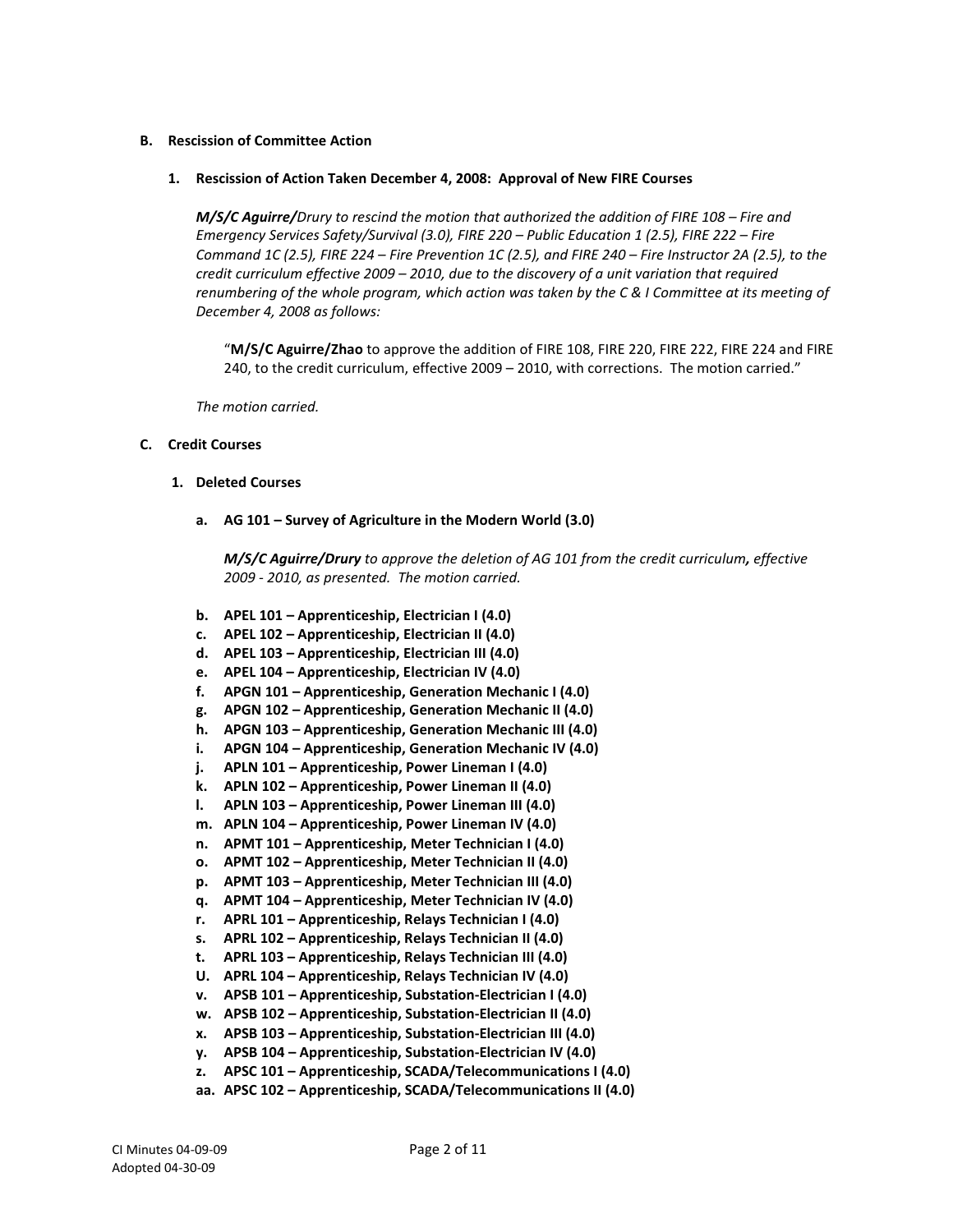- **bb. APSC 103 – Apprenticeship, SCADA/Telecommunications III (4.0)**
- **cc. APSC 104 – Apprenticeship, SCADA/Telecommunications IV (4.0)**

#### ITEMS a – cc ITEMS WERE TABLED.

Carol stated that she had contacted Gonzalo Huerta via email regarding concerns with items a – cc and other apprenticeship course and program items on the agenda. Her concerns included the following: The ELTT courses were approved as stand-alone courses. She questioned the repeatability of the AP\*\* 106 courses and noted the different descriptions for each course. Proposals for new apprenticeship certificates were submitted, however, certificates already exist. Carol stated there was not enough information provided for the committee to act upon, thus her recommendation that that the items be tabled.

Committee members expressed concern that postponement of action on these items would impact printing of the 2009 – 2010 catalog.

- **dd. FIRE 110 – Introduction to Fire Fighter (3.0)**
- **ee. FIRE 111 – Streams, Nozzles, Hoses, and Appliances (2.5)**
- **ff. FIRE 112 – Ground Entry and Rescue (2.5)**
- **gg. FIRE 113 – Ventilation and Fire Control (2.0)**
- **hh. FIRE 114 – Fire Fighter I – Advanced (3.5)**
- **ii. FIRE 116 – Fire Hydraulics (2.0)**
- **jj. FIRE 119 – Pipeline Transportation Emergencies (.5)**
- **kk. FIRE 120 – Hazardous Materials Fire Responder (3.0)**
- **ll. FIRE 200 – Fire Apparatus 1A – Driver (2.0)**
- **mm.FIRE 201 – Fire Apparatus 1B – Pump (2.0)**
- **nn. FIRE 202 – Fire Investigation 1A (2.0)**
- **oo. FIRE 203 – Fire Investigation 1B (2.0)**
- **pp. FIRE 204 – Fire Management 1 (2.0)**
- **qq. FIRE 205 – Fire Prevention 1A (2.0)**
- **rr. FIRE 206 – Fire Prevention 1B (2.0)**
- **ss. FIRE 207 – Fire Instructor 1A (2.0)**
- **tt. FIRE 208 – Fire Instructor 1B (2.0)**
- **uu. FIRE 209 – Fire Command 1A (2.0)**
- **vv. FIRE 210 – Fire Command 1B (2.0)**
- **ww.FIRE 211 – Incident Command System (CS) 300 (2.0)**

*M/S/C Aguirre/Guinn to approve the deletion of FIRE 110, 111, 112, 113, 114, 116, 119, 120, 200, 201, 202, 203, 204, 205, 206, 207, 208, 209, 210, and 211, from the credit curriculum, effective 2009 - 2010, as presented. The motion carried.*

**yy. NURS 116 – Pharmacology and Medication Administration (2.0)**

**zz. NURS 200 – Psychiatric Nursing (2.5)**

**aaa.NURS 202 – Psychiatric Nursing Application (1.5)**

*M/S/C Aguirre/Gretz to approve the deletion of NURS 116, 200 and 202, from the credit curriculum, effective 2009 - 2010, as presented. The motion carried.*

Tina Aguirre informed the committee that deletion of the courses was dependent upon the approval of the revisions to the Nursing – Associate Degree (R.N.) by the Board of Registered Nursing. She explained that if the BRN did not approve the revisions to the major, action on NURS 116, 200 and 202 would be rescinded.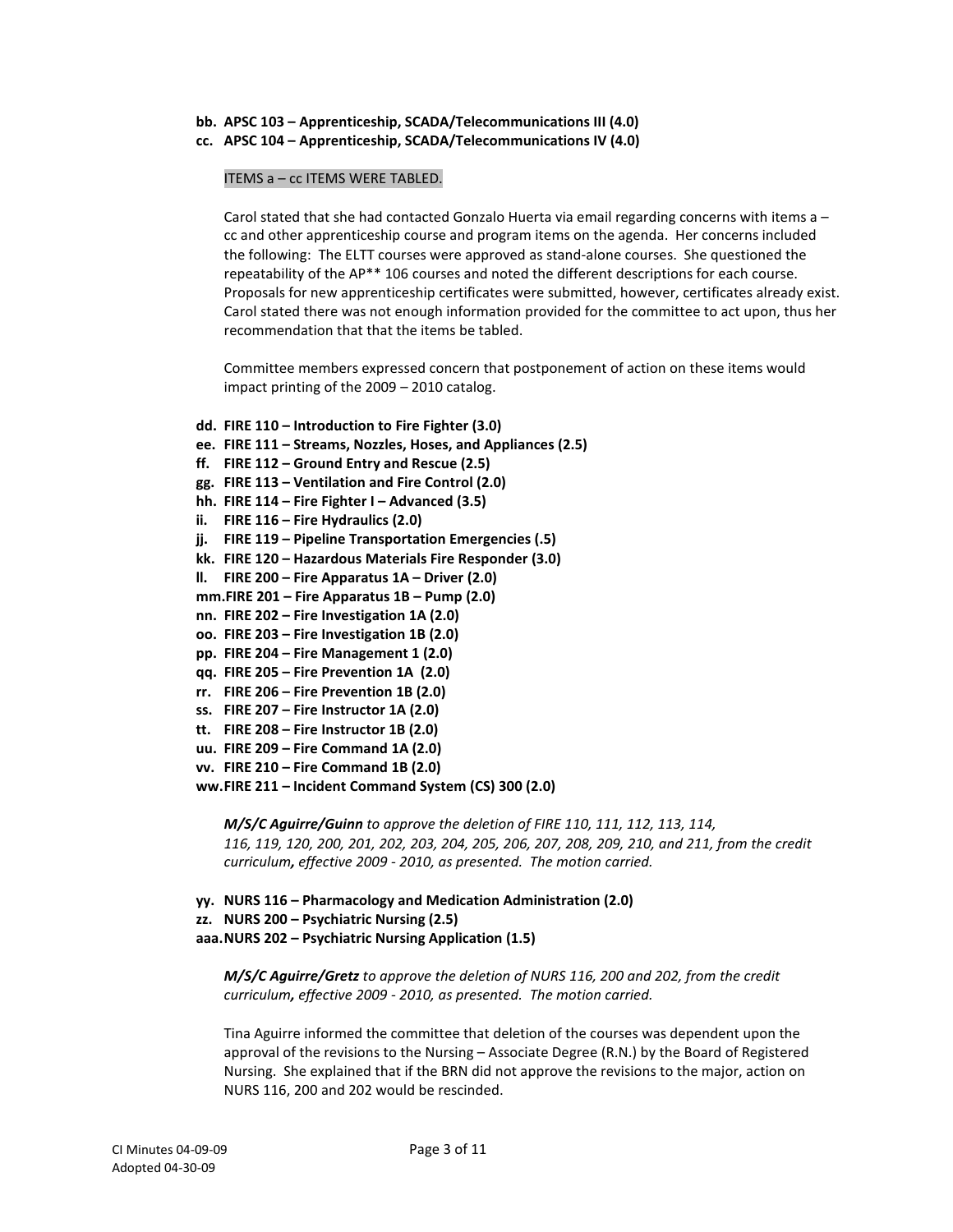## **bbb. PD 065 – The Student in Contemporary College Affairs (1.0)**

*M/S/C Jaime/Rodgers to approve the deletion of PD 065 from the credit curriculum, effective 2009 - 2010, as presented. The motion carried.*

#### **2. Revised Courses**

- **a. APEL 106 – Apprenticeship, Electrician VI (4.0)**
- **b. APGN 106 – Apprenticeship, Generation Mechanic VI (4.0)**
- **c. APLN 106 – Apprenticeship, Power Lineman VI (4.0)**
- **d. APMT 106 – Apprenticeship, Meter Technician VI (4.0)**
- **e. APRL 106 – Apprenticeship, Relays Technician VI (4.0)**
- **f. APSB 106 – Apprenticeship, Substation-Electrician VI (4.0)**
- **g. APSC 106 – Apprenticeship, SCADA/Telecommunications VI (4.0)**

## **ITEMS a – g WERE TABLED.**

Earlier in the meeting Carol Lee questioned the repeatability of the courses and the crossreferencing since the course descriptions are different.

- **h. BIOL 200 – Human Anatomy and Physiology I (4.0)**
- **i. BIOL 204 – Human Anatomy (4.0)**
- **j. BIOL 220 – General Microbiology (5.0)**

*M/S/C Aguirre/Guinn to approve the addition of BIOL 122 or BIOL 180 or BIOL 182 as additional prerequisites, for BIOL 200, 204, and 220, effective 2009 – 2010, as presented. The motion carried.*

#### **k. ENGL 111 – Reading IV: Analytical and Critical Reading (3.0)**

*M/S/C Zielinski/Guinn to approve the revisions to the units and lab hours (from 3.5 hours to 3.0) and the removal of the lab activity from the instructional methodology, for ENGL 111, effective 2009 – 2010, as presented. The motion carried.*

David Zielinski provided a brief explanation of the revision to the course, stating that the course is a college transfer course but the lab component is not appropriate.

Kathie Westerfield questioned how the revision to ENGL 111 was different from the revisions to the NURS courses, which were deleted and replaced with new replacement courses with different units. She also noted that if a student took the 3.5 unit ENGL 111 course and then repeated the course as a 3.0 unit course, the student would be awarded 3.0 units.

#### **l. FIRE 100 – Fire Protection Organization (3.0)**

*M/S/C Aguirre/Gretz to approve the revision of the 2004 course number and textbook upgrades, for FIRE 100, effective 2009 – 2010, as presented. The motion carried.*

#### **m. FIRE/EMT 107 – Emergency Medical Technician I Refresher (2.0)**

*M/S/C Aguirre/Guinn to approve the revision of the 2004 course number and the prerequisites, for FIRE/EMT 107, effective 2009 – 2010, as presented. The motion carried.*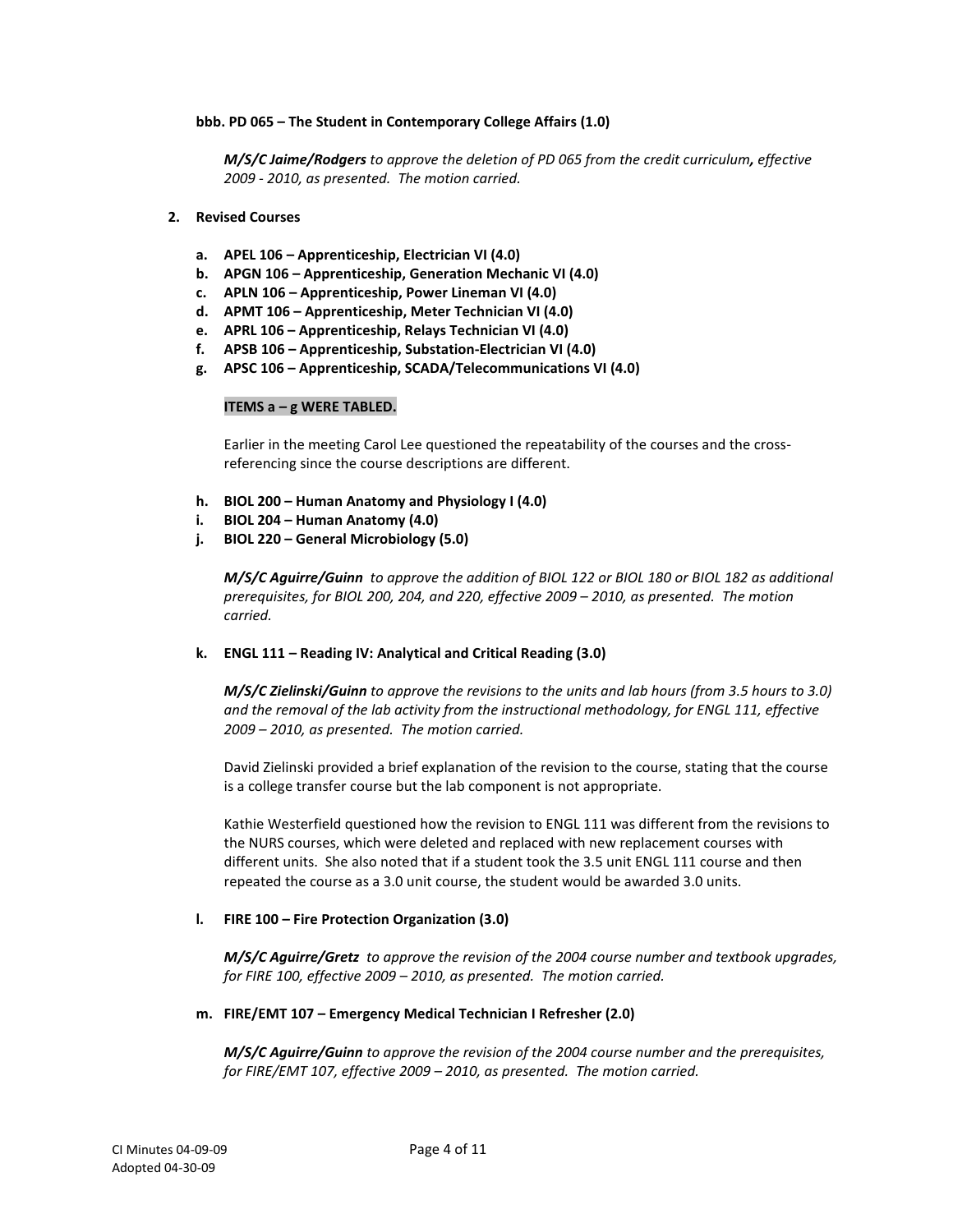## **n. HE 102 – Health Education (3.0)**

*M/S/C Drury/Gretz to approve the revision of the course description and textbook upgrades, for HE 102, effective 2009 – 2010, as presented. The motion carried.*

## **o. HE 104 – First Aid (3.0)**

*M/S/C Drury/Guinn to approve the revision of the course description, measurable course objectives and minimum standards for grade of "C", and core content, for HE 104, effective 2009 – 2010, as presented. The motion carried.*

## **p. PD 062 – Personal and Social Development (1.0)**

*M/S/C Drury/Guinn to approve the revision of the course outline of record and textbook upgrades, for PD 062, effective 2009 – 2010, as presented. The motion carried.*

- **q. PE 100 – Lifetime Exercise Science (2.0**
- **r. PE 101 – Exercise Lab (1.0)**
- **s. PE 104 – Weight Training (1.0)**
- **t. PE 106 – Walking/Jogging Fitness (1.0)**

*M/S/C Drury/Aguirre to approve the core content and textbook upgrades for PE 100, 101, 104 and 106, effective 2009 – 2010, as presented. The motion carried.*

- **u. PE 103 – Physical Fitness Women (1.0)**
- **v. PE 127 – Tennis – Advanced (1.0)**

*M/S/C Drury/Guinn to approve the revision of the measurable course objectives and minimum standards for grade of "C", and textbook upgrades, for PE 103 and 127, effective 2009 – 2010, as presented. The motion carried.*

- **w. VN 120 – The Maternity Cycle (5.5)**
- **x. VN 122 – Common Health Problems I (5.5)**
- **y. VN 130 – Common Health Problems II (5.5)**
- **z. VN 132 – Common Health Problems III (5.5)**

*M/S/C Aguirre/Gretz to approve the textbook upgrades for VN 120, 122, 130 and 132, to the credit curriculum, effective 2009 – 2010, as presented. The motion carried.*

#### **3. New Courses**

#### **a. AJ 146 – Basic Traffic Accident Investigation (3.0)**

*M/S/C Gretz/ Guinn to approve the addition of AJ 146 to the credit curriculum, effective 2008 – 2009, as presented. The motion carried.*

The committee granted the request of Suzanne Gretz to make the new course effective immediately. Suzanne explained that the Calexico Police Department would be offering the course the last week of May 2009; the department was awaiting approval of funding, which was the cause for the delay in submitting the course proposal to the C & I Committee.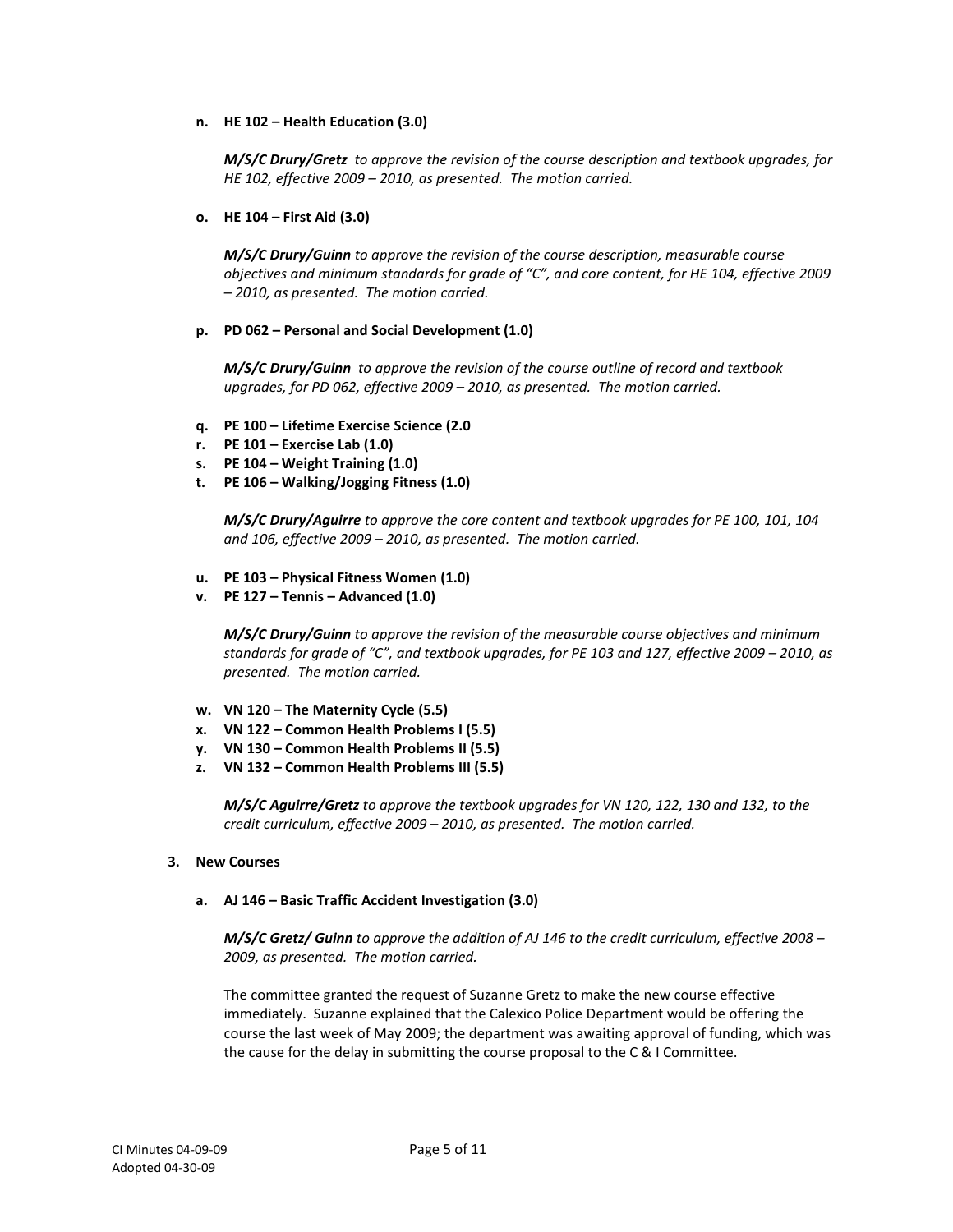Frances Beope questioned the number of lecture hours for the course (48 hours), and Suzanne Gretz explained that the State P.O.S.T requires 48 hours. She further explained that a student cannot miss a class; if a class is missed, the student would have to retake the class.

- **b. ARAB 100 – Beginning Arabic (5.0)**
- **c. BLDC 135 – Residential Plumbing Applications (3.0)**
- **d. BLDC 170 – Essentials of Efficient Green Construction (3.0)**
- **e. CIS 137 – Dreamweaver (3.0)**
- **f. CIS 149 – Photoshop (3.0)**
- **g. CIS 155 – Flash (3.0)**
- **h. CIS 212 – XHTML, CSS, and JavaScript (3.0)**
- **i. CIS 214 – PHP and MySQL (3.0)**
- **j. ENGL 054 – Mentored Reading Skills (.5) (WAS ENGL 053 – NUMBER CONFLICT)**
- **k. FIRE 108 – Fire and Emergency Services Safety/Survival (3.0)**
- **l. FIRE 109 – Hazardous Materials for First Responder (2.0)**
- **m. FIRE 220 – Fire Apparatus 1A – Driver (2.5)**
- **n. FIRE 221 – Fire Apparatus 1B – Pump (2.5)**
- **o. FIRE 222 – Fire Investigation 1A (2.5)**
- **p. FIRE 223 – Fire Investigation 1B (2.5)**
- **q. FIRE 224 – Fire Management 1 (2.5)**
- **r. FIRE 225 – Fire Prevention 1A (2.5)**
- **s. FIRE 226 – Fire Prevention 1B (2.5)**
- **t. FIRE 227 – Fire Instructor 1A (2.5)**
- **u. FIRE 228 – Fire Instructor 1B (2.5)**
- **v. FIRE 229 – Fire Command 1A (2.5)**
- **w. FIRE 230 – Fire Command 1B (2.5)**
- **x. FIRE 231 – Incident Command System (ICS) 300 (1.5)**
- **y. FIRE 232 – Public Education 1 (2.5)**
- **z. FIRE 233 – Fire Command 1C (2.5)**
- **aa. FIRE 234 – Fire Prevention 1C (2.5)**
- **bb. FIRE 235 – Fire Instructor 2A (2.5)**
- **cc. NURS 113 – Pharmacology I (1.5)**
- **dd. NURS 123 – Pharmacology II (1.5)**
- **ee. NURS 220 – Psychiatric and Mental Health Nursing (2.0)**
- **ff. NURS 222 – Psychiatric and Mental Health Nursing Application (1.0)**
- **gg. PD 066 – Contemporary College Affairs (2.0)**
- **hh. PE 156 – Intercollegiate Cross Country and PE (2.0)**
- **ii. SPCH 120 – Interpersonal Communication (3.0)**

*M/S/C Aguirre/Drury to approve the addition of ARAB 100, BLDC 135 and 170, CIS 137, 149, 155, 212, 214, ENGL 054, FIRE 108, 109, 220, 221, 222, 223, 224, 225, 226, 227, 228, 229, 230, 231, 232, 233, 234, and 235, NURS 113, 123, 220, AND 222, PD 066, PE 156, SPCH 120, (items a through jj), as new courses to the credit curriculum, effective 2009 2010, as presented. The motion carried.*

Tina informed the committee that NURS 113, 123, 220 and 222 (items cc – ff) were submitted to the Board of Registered Nursing and were pending approval.

#### **D. Distance Education Courses – Addendum Documentation**

- **1. CIS 137 – Dreamweaver (3.0)**
- **2. CIS 149 – Photoshop (3.0)**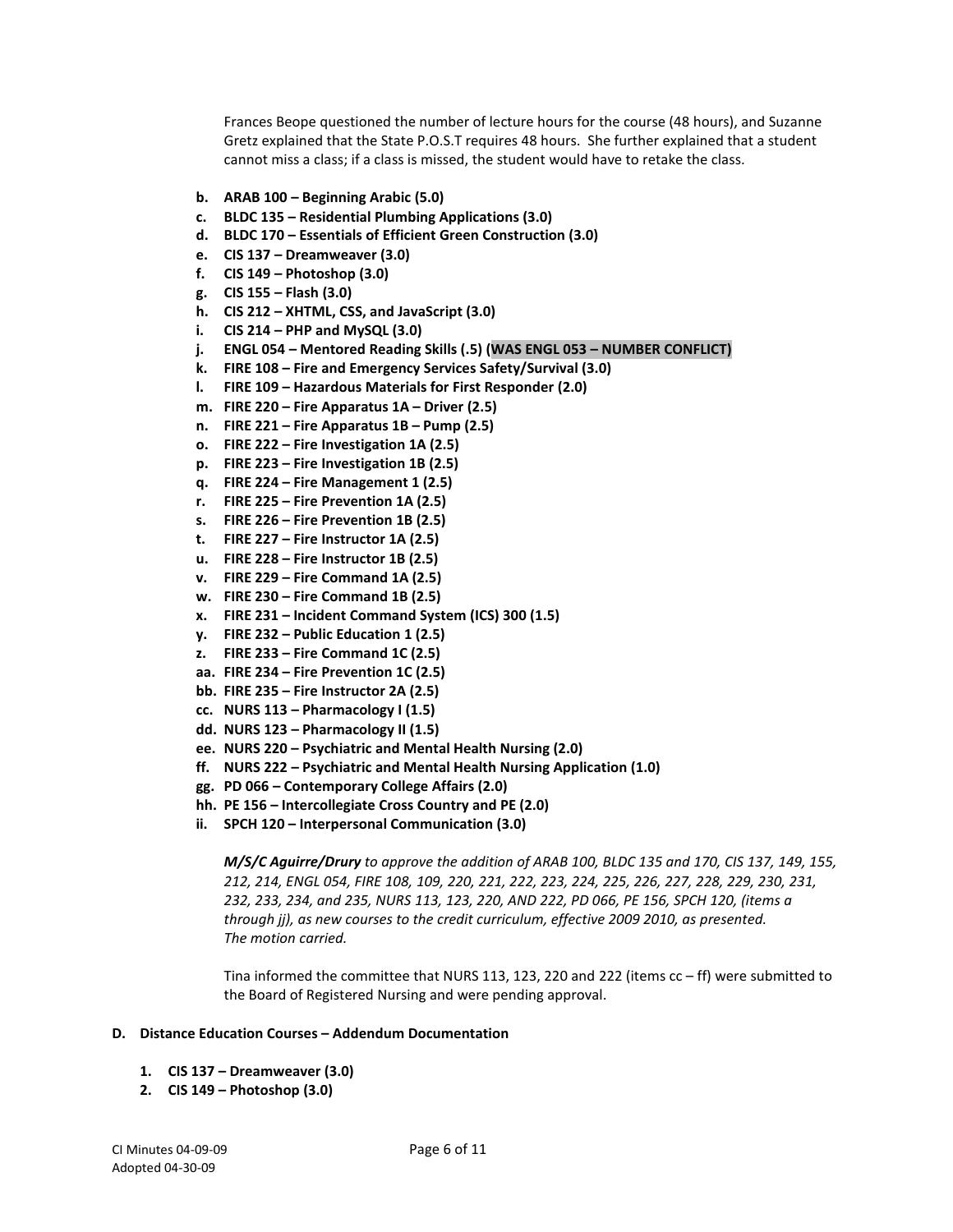# **3. CIS 155 – Flash (3.0)**

*M/S/C Rodgers/Aguirre to approve the Distance Education Addendum for CIS 137, 149 and 155, effective 2009 – 2010, to provide greater access and allow the inclusion of all modalities of learning, as presented. The motion carried.*

## **E. Majors and Certificates**

# **1. Deleted Majors and Certificates**

# **a. Medical Office Assistant Certificate**

*M/S/C Aguirre/Gretz to approve the deletion of the Medical Office Assistant certificate from the credit programs, effective 2009 - 2010, as presented. The motion carried.*

Carol Lee noted the certificate was a non-compliant program and was therefore being deleted. Tina explained that the AHP courses would be maintained and the Nursing division intends to reinstitute the program in the future.

# **b. Pharmacy Technician Certificate**

*M/S/C Aguirre/Drury to approve the deletion of the Pharmacy Technician certificate from the credit programs, effective 2009 - 2010, as presented. The motion carried.*

# **2. Revised Majors and Certificates**

# **a. Agricultural Business Management Major**

# **b. Agricultural Science Major**

*M/S/C Aguirre/Gretz to approve the revisions to the Agricultural Business Management major and the Agricultural Science major, to delete AG 101 from Section 1, and to increase the units under Section II (from 6 to 12 and 9 to 12, respectively), effective 2009 – 2010, as presented. The motion carried.*

# **c. Agricultural Business Management Certificate**

*M/S/C Rodgers/Guinn to approve the revisions to the Agricultural Business Management certificate, to delete AG 101 from Section 1, and to increase the number of courses to be selected from Section II, effective 2009 – 2010, as presented. The motion carried.*

# **d. Agricultural Crop Science Certificate**

*M/S/C Aguirre/Guinn to approve the revisions to the Agricultural Crop Science certificate, to delete AG 101 from Section II, effective 2009 – 2010, as presented. The motion carried.*

# **e. Air Conditioning and Refrigeration Technology Certificate**

*M/S/C Guinn/Aguirre to approve the revision to textual statement for the Air Conditioning and Refrigeration Technology certificate, effective 2009 – 2010, as presented. The motion carried.*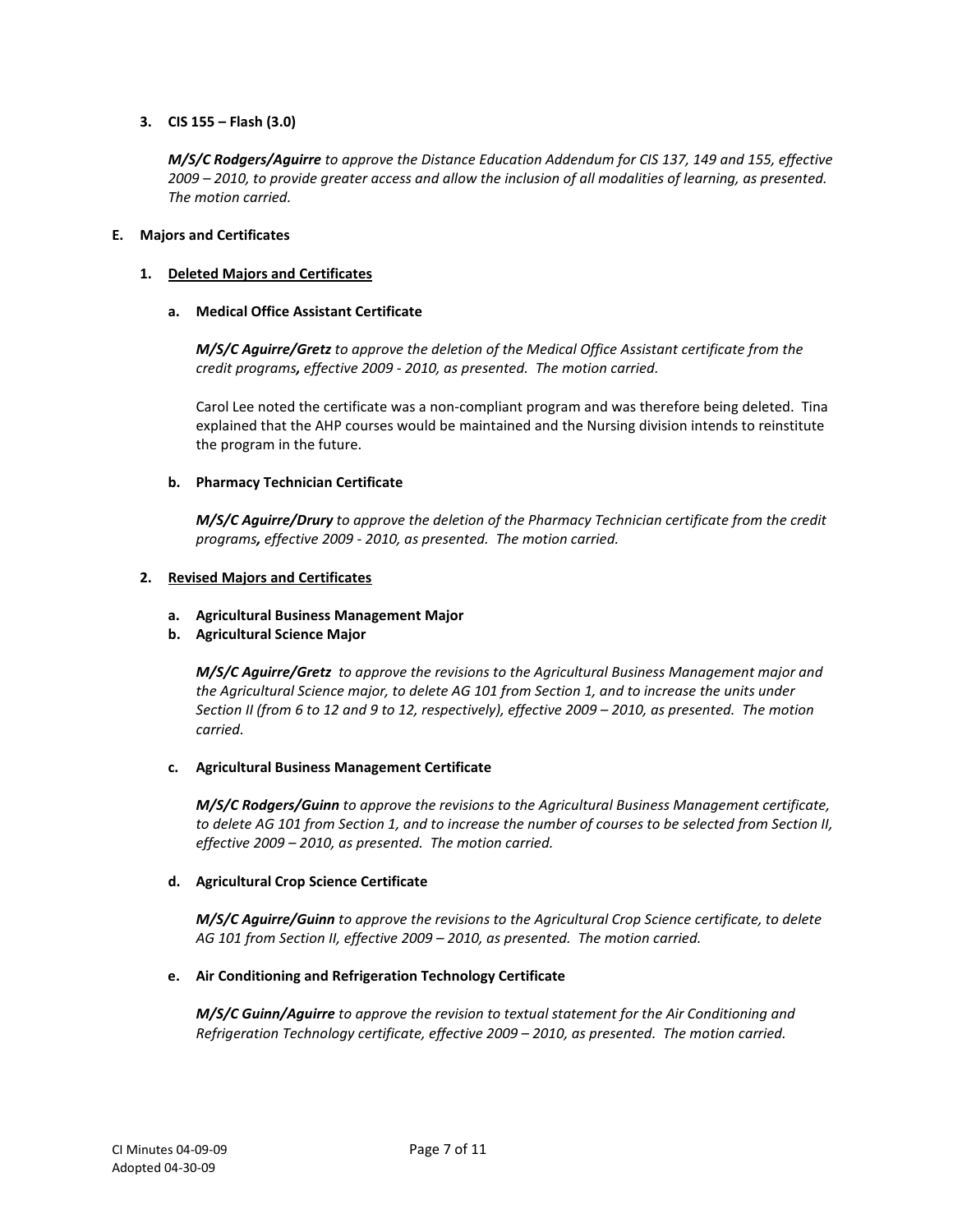## **f. Building Construction Project Management Certificate**

*M/S/C Lee/Guinn to approve the revisions to the Building Construction Project Management certificate, to add BLDG 170 and increase the units required for the certificate, effective 2009 – 2010, as presented. The motion carried.*

# **g. Carpentry Construction Technology Certificate**

*M/S/C Lee/Aguirre to approve the revisions to the Carpentry Construction Technology certificate, to add BLDG 135, effective 2009 – 2010, as presented. The motion carried.*

## **h. Communication Arts Major**

*M/S/C Guinn/Rodgers to approve the revisions to the Communications Arts major, effective 2009 - 2010, as presented. The motion carried.*

## **i. Emergency Medical Services Major and Certificate**

*M/S/C Aguirre/Mendenhall to approve the revisions to the Emergency Medical Services major and certificate, effective 2009 - 2010, as presented. The motion carried.*

## **j. Fire Technology Major and Certificate**

*M/S/C Aguirre/Jaime to approve the revisions to the Fire Technology major and certificate, effective 2009 – 2010, as presented. The motion carried.*

## **k. Firefighter I Certificate**

*M/S/C Aguirre/Jaime to approve the revisions to the Firefighter I certificate, effective 2009 – 2010, with corrections to the units required for the certificate (25.5 units not 26.5). The motion carried.*

# **l. General Science Major**

*M/S/C Guinn/Mendenhall to approve the revisions to the General Science major, effective 2009 – 2010, as presented. The motion carried.*

#### **m. Life Science Major**

*M/S/C Gretz/Rodgers to approve the revisions to the Life Science major, effective 2009 – 2010, as presented. The motion carried.*

#### **n. Mathematics Major**

*M/S/C Gretz/Guinn to approve the revisions to the Mathematics major, effective 2009 – 2010, as presented. The motion carried.*

# **o. Nursing – Registered Nursing (RN) Major (WITH BRN APPROVAL)**

*M/S/C Aguirre/Rodgers to approve the revisions to the Nursing – Registered Nursing (RN) major (WITH BRN APPROVAL), effective 2009 – 2010, as presented. The motion carried.*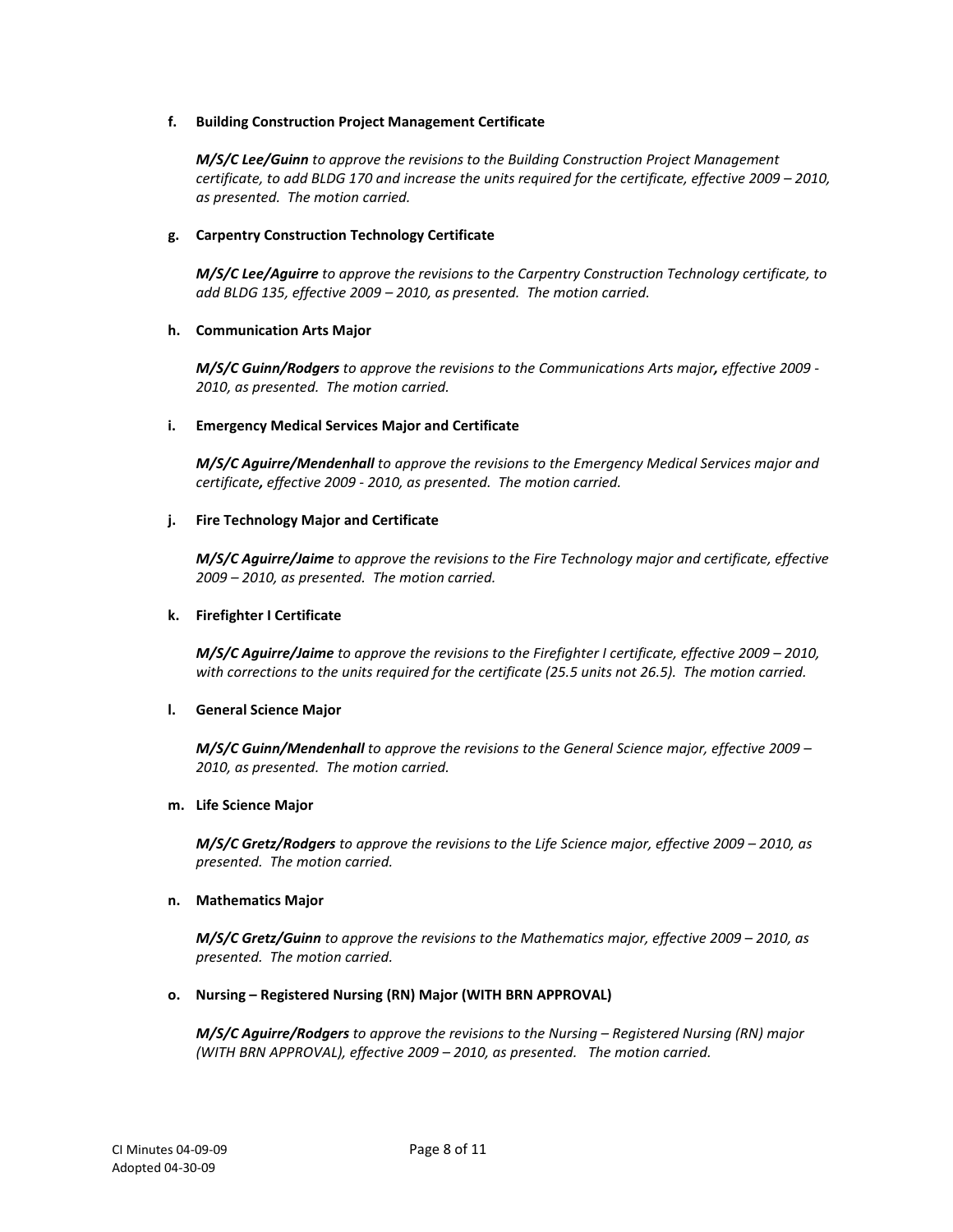## **p. Nursing – Registered Nursing (RN) Major**

*M/S/C Aguirre/Drury to approve the revisions to the Nursing – Registered Nursing (RN) major, effective 2009 – 2010, as presented. The motion carried.*

Reference items o and p, it was noted that if the Board of Registered Nursing approved the revised RN major (item o), that the action on item p would be rescinded.

## **q. Nursing – Vocational Nursing (VN) Major and Certificate**

*M/S/C Aguirre/Drury to approve the revisions to the Nursing – Vocational Nursing (VN) major and certificate, effective 2009 – 2010, as presented. The motion carried.*

## **r. Physical Science Major**

## **s. Pre-Engineering Major**

## **ITEMS r and s WERE TABLED.**

Issues with the proposed revisions were noted: Too many units are required for the Physical Science major; GE only requires 60 units. The inclusion of CS 220 as a course selection for the Physical Science major was questioned. The removal of Calculus I and II from the Pre-Engineering major was also questioned.

#### **3. New Majors and Certificates**

#### **a. Air Conditioning and Refrigeration Technology Major**

*M/S/C Jaime/Rodgers to approve the addition of the Air Conditioning and Refrigeration Technology major to the credit programs, effective 2009 – 2010, as presented. The motion carried.*

- **b. Apprenticeship, Generation Mechanic (APGN) Certificate**
- **c. Apprenticeship, Electrician (APEL) Certificate**
- **d. Apprenticeship, Meter Technician (APMT) Certificate**
- **e. Apprenticeship, Power Lineman (APLN) Certificate**
- **f. Apprenticeship, Relays Technician (APRL) Certificate**
- **g. Apprenticeship, SCADA/Telecommunications Technician (APSC) Certificate**
- **h. Apprenticeship, Substation-Electrician (APSB) Certificate**

#### **ITEMS b – h WERE TABLED.**

Carol noted earlier in the meeting that the apprenticeship certificates already exist.

#### **i. Multimedia and Web Development Major and Certificate**

*M/S/C Rodgers/Guinn to approve the addition of the Multimedia and Web Development major and certificate, to the credit programs, effective 2009 - 2010, as presented. The motion carried.*

The inclusion of BUS 260 for the certificate but not the major was questioned. Val Rodgers provided a brief explanation and stated that she was scheduled to meet with the counselors to discuss the new major on April 23 at 2:00 p.m. in Room 2131.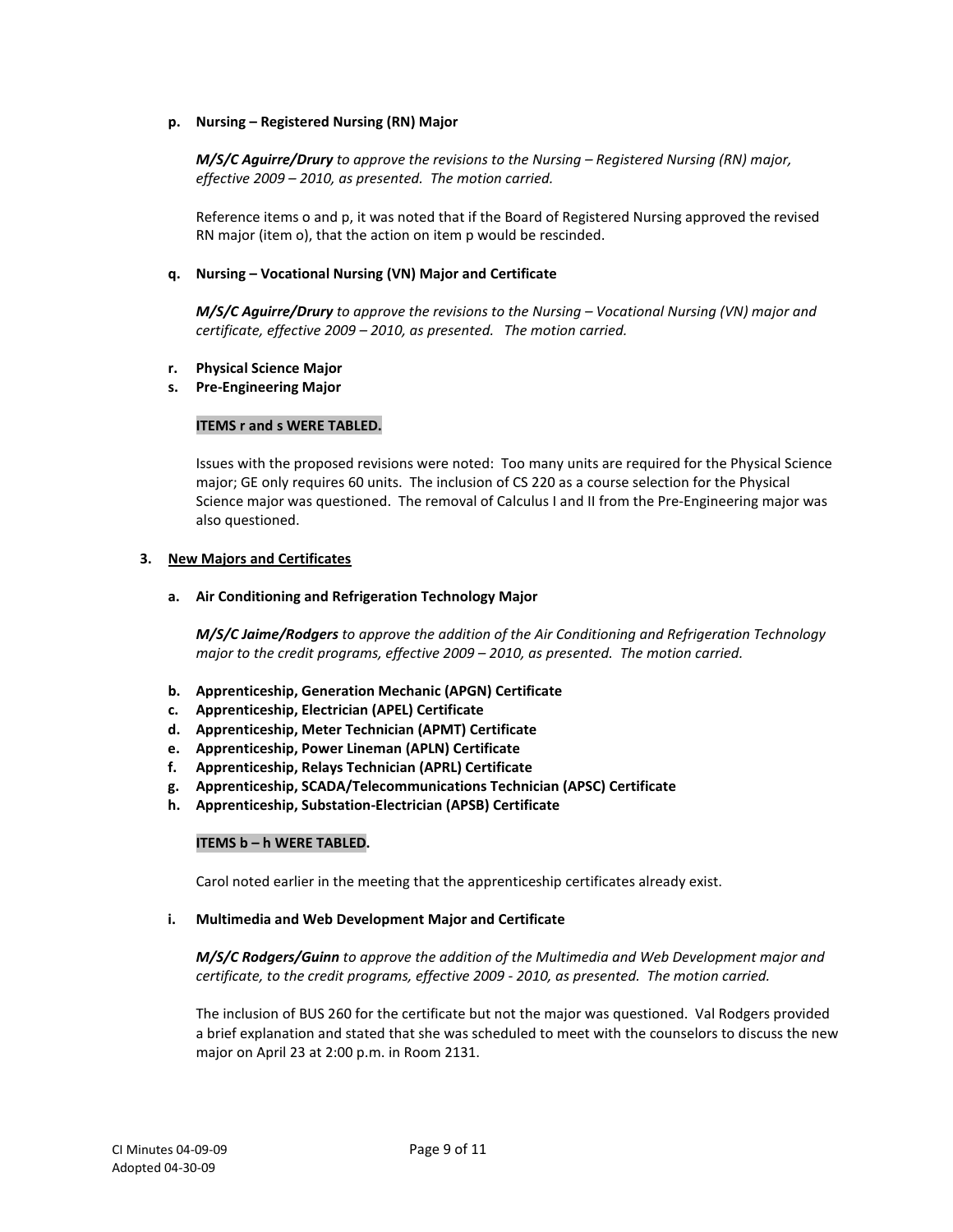## **F. General Catalog (Textual, Major and Certificate Items)**

## **1. Associate Degrees (2008 – 2009 General Catalog, pp. 31-34)**

## **THIS ITEM WAS TABLED.**

Questions and issues raised with the proposed revisions included the following: Discrepancies in the state reading competency requirements were noted (i.e., ENGL 111 should not have been deleted). The term, "Registrar" should be changed to "Admissions and Records Office" due to the impending reorganization of the department. It was noted that the deadlines for filing a petition for graduation are posted in class schedules each term.

## **2. Credit by Examination (2008 – 2009 General Catalog, p. 25)**

*M/S/C Jaime/Rodgers to approve the revisions to the Credit by Examination statement (2008 – 2009 General Catalog, p. 25), effective 2009 – 2010, with corrections. The motion carried.*

In response to inquiry, Carol explained that credit by exam procedures would be included in the new forms. She stated that the revised statement incorporates concerns expressed by faculty. Kathie recognized Carol for her efforts in the revision to the statement and forms. She described the statement as an improvement over the existing statement.

## **3. Credit for Advanced Placement Examinations (AP) (2008 – 2009 General Catalog, p. 25)**

## **THIS ITEM WAS TABLED.**

Concerns were raised regarding some of the approved courses included in the AP Chart. In addition, some committee members stated the chart was not clear. The committee recognized Carol Lee for her work on the AP chart.

# **4. Nursing – Associate Degree (ADN) Registered Nursing and Vocational Nursing (2008 – 2009 General Catalog, pp. 13 – 18)**

*M/S/C Aguirre/Guinn to approve the deletion of the Nursing – Associate Degree (ADN) Registered Nursing and Vocational Nursing statements, items 10 and 11, respectively, from the Types of Courses and Programs section (2008 – 2009 General Catalog, pp. 13 – 18), effective 2009 – 2010, as presented. The motion carried.*

# **5. Nursing Appendix – WITH BRN APPROVAL (Addition)**

*M/S/C Rodgers/Drury to approve the addition of the Nursing Appendix – WITH BRN APPROVAL to the General Catalog, effective 2009 – 2010, as presented. The motion carried.*

# **6. Nursing Appendix (Addition)**

*M/S/C Rodgers/Jaime to approve the addition of the Nursing Appendix to the General Catalog, effective 2009 – 2010, as presented. The motion carried.*

It was noted that if the Board of Registered Nursing approves the revised RN major, the action under item 5, Nursing Appendix – WITH BRN APPROVAL will stand, and the action taken under item 6 would be rescinded. Carol explained that the appendix would replace the text currently located at the beginning of the catalog.